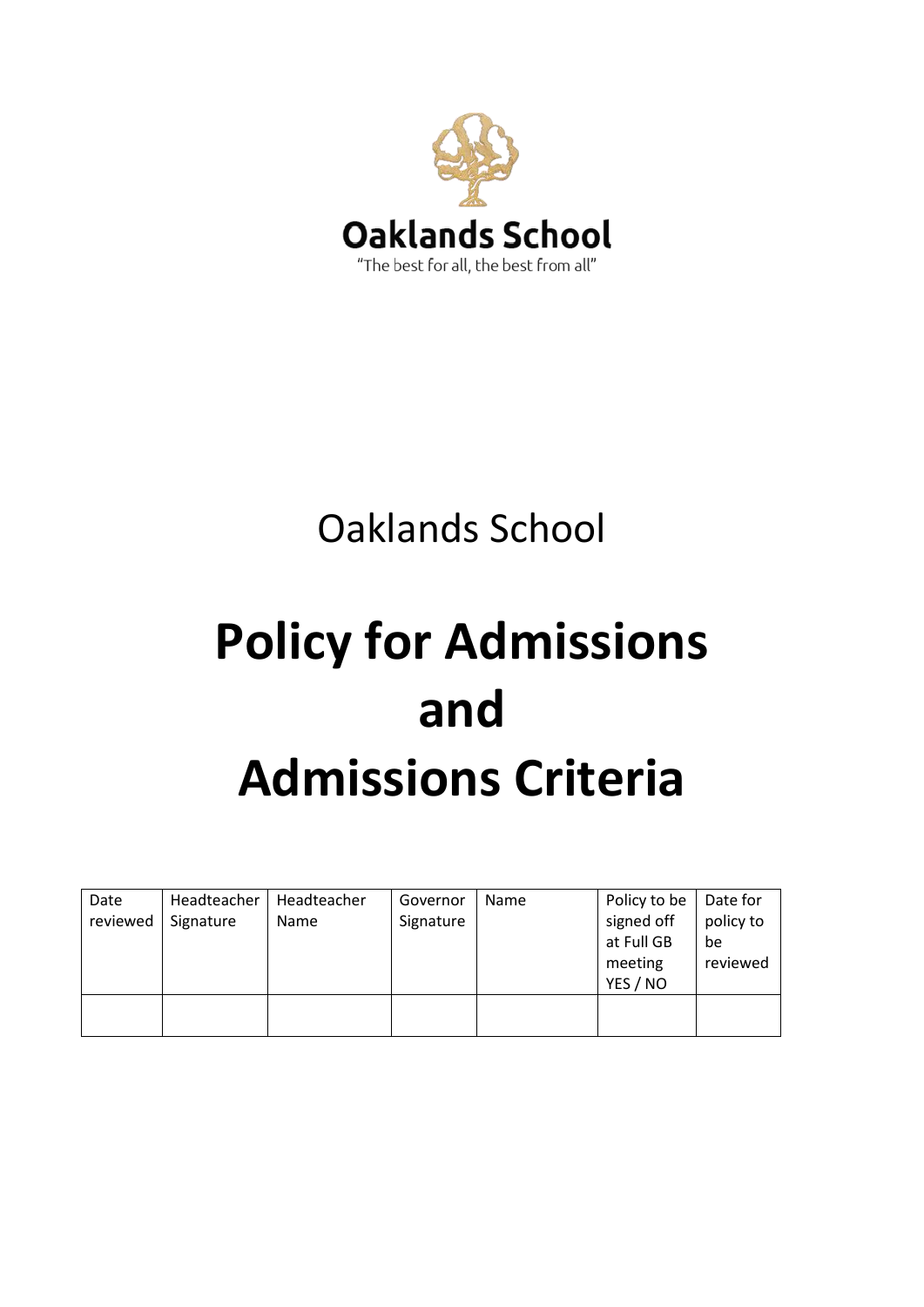## **Policy for Admission for Oaklands School, Winsford**

All special schools are beyond the normal schools admission system [Law of Ed. A1524; EA 1996 s.98 – B5639]

SEN Consolidation regulations 2001 / 3455. Reg 12A inserted 2007: *subject to para (2) below, no child shall be admitted to a maintained special school unless:-*

*(a) a statement/EHCP is maintained for him; (b) he is admitted for the purposes of an assessment and his admission to the school is with the agreement of the authority, the headteacher of the school, the child's parent and any person whose advice is to be sought in accordance with reg 7.; or (c) he is admitted following a change in circumstances etc*

The Local Authority in consultation with Oaklands School, Winsford has developed the following admission subscription criteria as a guideline to future admissions (this guidance is primarily applied to the phased transfer intake in Year 7):

- 1. Oaklands School is designated to meet the needs of the SEN population with complex moderate learning difficulties in Cheshire West and Chester Council and prior consideration must be given to residents living within these boundaries. CWAC SEN provision is committed to cost effective ways of delivering resources and services to children with Education Health and Care Plans. In the spirit of partnership any surplus places will be offered in the first instance to Cheshire East Council.
- 2. Age 11 to 17.
- 3. Admissions will not generally exceed the schools Planned Admission Number of 30. The school operates three classes per year group of up to 10 pupils.
- 4. In determining the suitability of placement a pupil must demonstrate significant delay in learning across the academic and social curriculum. On transition, have made lower than expected progress over time and not capable of meeting age related National Curriculum expectations i.e. on entry to school at aged 11, presenting a mixed learning profile, (operating across previous P8 to Level 2+).
- 5. The pupil will also exhibit a range (more than one) of ongoing difficulties in the following areas:
	- Complex individual needs (speech, language & communication, attention, motivation, learning style, medical needs) with diagnosed developmental delay requiring multi-professional support and possible small group/class support.
	- Isolation due to degree of disability, adult intervention is needed in order to be included in all activities and an educational programme set up with a high level of individual focus and small group support.
	- Need for an individual programme and high level of adult support to enable access to the curriculum at an appropriate developmental level using multi-sensory approaches, as appropriate.
	- Adult intervention needed to sustain attention control in order to progress learning at a developmentally appropriate level.
	- Inappropriate interactions which can cause harm or injury to self or others which impact on the pupil being appropriately included. They require small group support.
	- Difficulty controlling own emotions/feelings of frustration or distress in response to a social or environmental situation which requires a high level of adult intervention.
	- Signs of distress to some otherwise everyday social situations or activities, e.g. withdrawing, refusing, avoiding, which requires a high level of adult support.
	- Need for adult intervention to enable independent / self help skills to progress.

However all students will be able to demonstrate that they are able to make progress over time.